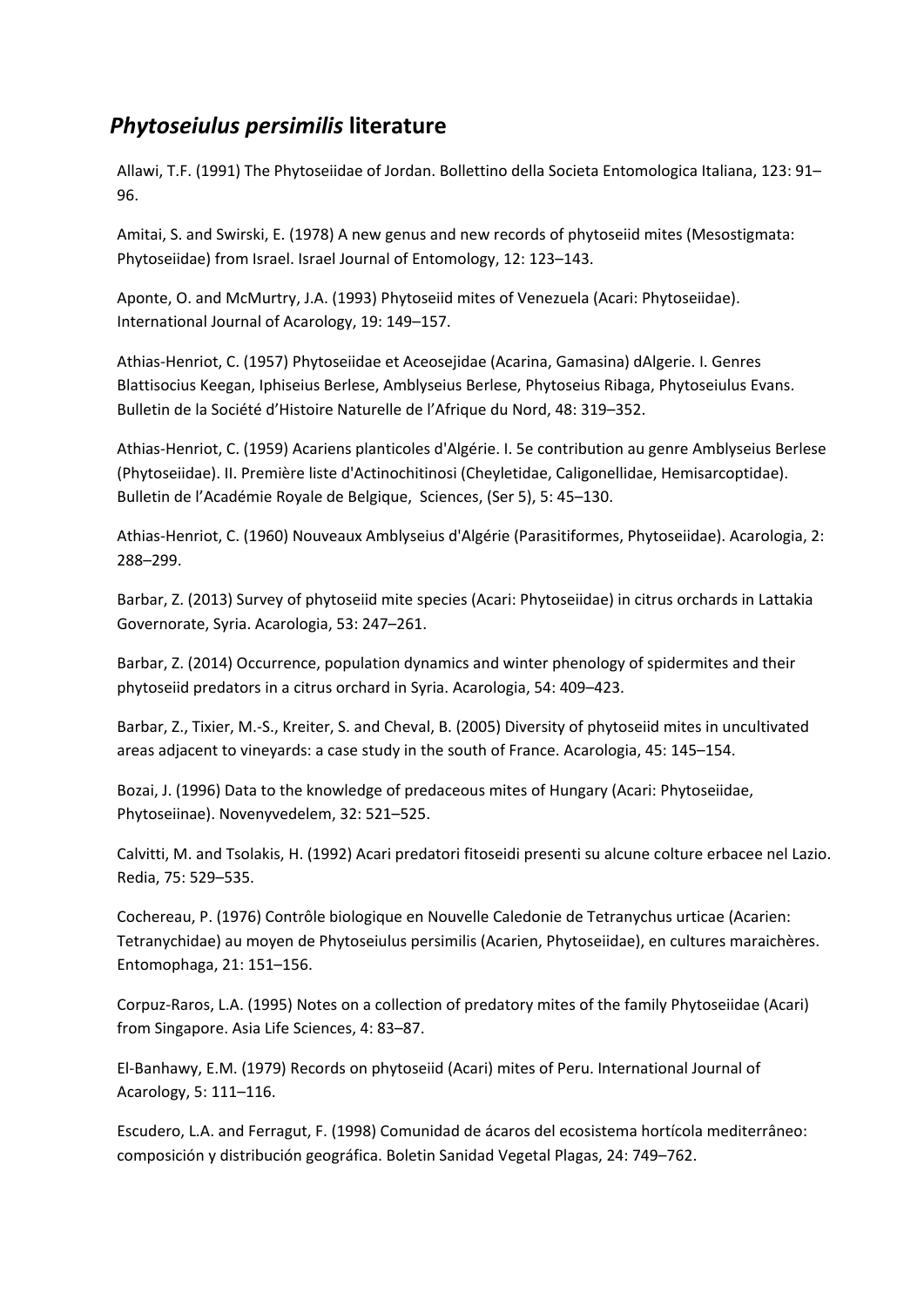Escudero, L.A. and Ferragut, F. (1999) Abundancia y dinâmica estacional de lãs poblaciones de tetraníquidos y fitoseidos em los cultivos hotícolas valencianos (Acari: Tetranychidae, Phytoseiidae). Boletin Sanidad Vegetal Plagas, 25: 347–362.

Ferragut, F., Costa-Comelles, J., Gomez-Bernado, E. and Garcia-Mari, F. (1985) Contribución al conocimientode los ácaros fitoseidos (Gamasida:Phytoseiidae) en los cultivos españoles. Actas II Congr, Ibérico de Entomología, 2: 223–231.

Garcia-Mari, F., Gonzalez Zamora, J.E., Orenga Royo, S., Saques Fernandez, J., Laborda Cenjor, R., Soto Sanchez, A. and Ribes Koninckx, A. (1991) Distribucion espacial y asociacion entre especies de acaros fitofagos (Tetranychidae) y depredadores (Phytoseiidae) en hojas de freson. Boletin de Sanidad Vegetal – Plagas, 17: 401–415.

Goodwin, S. and Schicha, E. (1979) Discovery of the predatory mite Phytoseiulus persimilis Athias-Henriot (Acarina: Phytoseiidae) in Australia. Journal of the Australian Entomological Society, 18: 304.

Guanilo, A.D. and Martínez, N. (2007) Predadores asociados a Panonychus citri McGregor (Acari: Tetranychidae) em la costa central de Peru. Ecologia Aplicada, 6: 117–129.

Guanilo, A.D., Moraes, G.J.d. and Knapp, M. (2008) Phytoseiid mites (Acari: Phytoseiidae) of the subfamily Amblyseiinae Muma from Peru, with description of four new species. Zootaxa, 1880: 1–47.

Gutierrez, J. and Etienne, J. (1986) Les Tetranychidae de I'île de la Réunion et quelques-uns de leurs prédateurs. Agronomie Tropicale, 41: 84–91.

Kreiter, S., Auger, P., Lebdi Grissa, K., Tixier, M.-S., Chermiti, B. and Dali, M. (2002) Plant inhabiting mites (Acari: Prostigmata & Mesostigmata) of some Northern Tunisian crops. Acarologia, 42: 389–402.

Kreiter, S., Tixier, M.-S., Sahraoui, H., Lebdi-Grissa, K.C., Chatti, S.B., Chermiti, A., Khoualdia, B., Ksantini, O. and M. (2010) Phytoseiid mites (Acari: Mesostigmata) from Tunisia: catalogue, biogeography, and key for identification. Tunisian Journal of Plant Protection, 5: 151–178.

McMurtry, J.A. (1977) Some predaceous mites (Phytoseiidae) on citrus in the Mediterranean region. Entomophaga, 22: 19–30.

McMurtry, J.A. and Bounfour, M. (1989) Phytoseiid mites of Morocco, with descriptions of two new species and notes on the genera Kuzinellus, Thyphloctonus and Typhlodromus (Acari: Phytoseiidae). Acarologia, 30: 13–24.

McMurtry, J.A., Oatman, E.R., Phillips, P.A. and Wood, C.W. (1978) Establishment of Phytoseiulus persimilis (Acari Phytoseiidae) in southern California. Entomophaga, 23: 175–179.

Muñoz, M., J.L. and Berrío, A.R. (2014) Ácaros asociados al cultivo del aguacate (Persea americana Mill) em la costa central de Peru. Agronomía Costarricense, 38: 215–221.

Ohno, S., Gotoh, T., Miyagi, A., Ganaha-Kikumura, T., Kurima, M., Kijima, K. and Ooishi, T. (2012) Geographic distribution of phytoseiid mite species (Acari: Phytoseiidae) on crops in Okinawa, a subtropical area of Japan. Entomological Science, 15: 115–120.

Papadoulis, G.T., Emmanouel, N.G. and Kapaxidi, E.V. (2009) Phytoseiidae of Greece and Cyprus (Acari: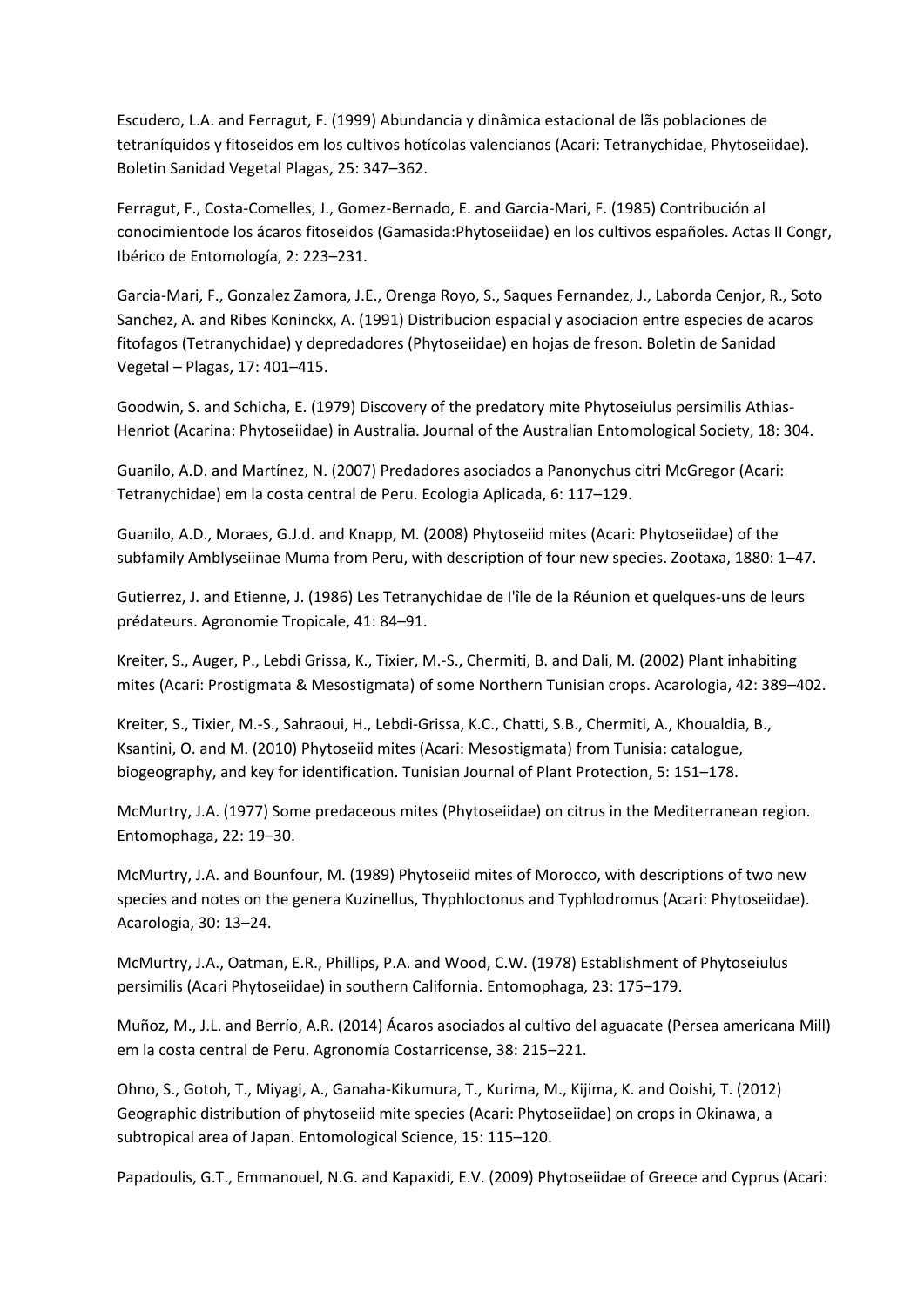Mesostigmata). West Bloomfield, Indira Publishing House: 200 p.

Papaioannou-Souliotis, P., Ragusa, S. and Tsolakis, P. (1994) Phytophagous mites and their predators observed on cultivated plants in Greece during 1975-1990. Annales de I'Institut Phytopathologique Benaki, 17: 35–87.

Pereira, N., Ferreira, M.d.A., Sousa, M.E. and Franco, J.C. (2006) Mites, lemon trees and ground cover interactions in Mafra region. IOBC/WPRS Bulletin, 29: 143–150.

Pérez Otero, R., Mansilla Vázquez, P. and Loéz Villarreal, M.J. (2005) Primer inventario de ácaros fitoseidos sobre cultivos hortícolas em la comarca de O Salnés (Pontevendra). Boletin de Sanidad Vegetal Plagas, 31: 343–351.

Quilici, S., Kreiter, S., Ueckermann, E.A. and Vincenot, D. (1997) Predatory mites (Acari) from various crops on Réunion Island. International Journal of Acarology, 23: 283–291.

Quilici, S., Ueckermann, E.A., Kreiter, S. and Vayssieres, J.E. (2000) Phytoseiidae (Acari) of La Réunion Island. Acarologia, 41: 97–108.

Ragusa, S. (1977) Notes on phytoseiid mites in Sicily with a description of a new species of Typhlodromus (Acarina: Mesostigmata). Acarologia, 18: 379–392.

Ragusa, S. (1986) A five year study on population fluctuations of phytoseiid mites in a citrus orchard in Sicily. Acarologia, 27: 193–201.

Ragusa, S. (2006) Phytoseiid mites (Parasitiformes Phytoseiidae) of some Epitanissan Islands (Greece). Redia, 89: 1–7.

Ragusa, S. and Ciulla, A.M. (1991) Phytoseiid mites associated with vines in Sicilian vineyards. Schuster, R. and Murphy, P.W., The Acari: Reproduction, development and life history strategies, Chapman & Hall, London: 417–423.

Rambier, A. (1972) Le Phytoseiulus persimilis Athias-Henriot dans le Midi de la France. Zeszyty Problemowe Postepow Nauk Rolniczych, 129: 89–91.

Rambier, A. (1974) Relations entre les acariens nuisibles et leurs ennemis naturels. Les organismes auxiliares en verger de pommiers: 107–109.

Ridland, P.M., Morris, D.S., Williams, D.G. and Tomkins, R.B. (1986) The occurrence of Phytoseiulus persimilis Athias-Henriot (Acarina: Phytoseiidae) in an orchard in Victoria. Journal of the Australian Entomological Society, 25: 79–80.

Sahraoui, H., Grissa, K.L., Kreiter, S., Douin, M. and Tixier, M.-S. (2012) Phytoseiid mites (Acari: Mesostigmata) of Tunisian citrus orchards: catalogue, biogeography and key for identification. Acarologia, 52: 433–452.

Sekeroglu, E. and Kazak, C. (1993) First record of Phytoseiulus persimilis (Acari: Phytoseiidae) in Turkey. Entomophaga, 38: 343–345.

Swirski, E. and Amitai, S. (1968) Notes on phytoseiid mites (Acarina: Phytoseiidae) of Israel, with a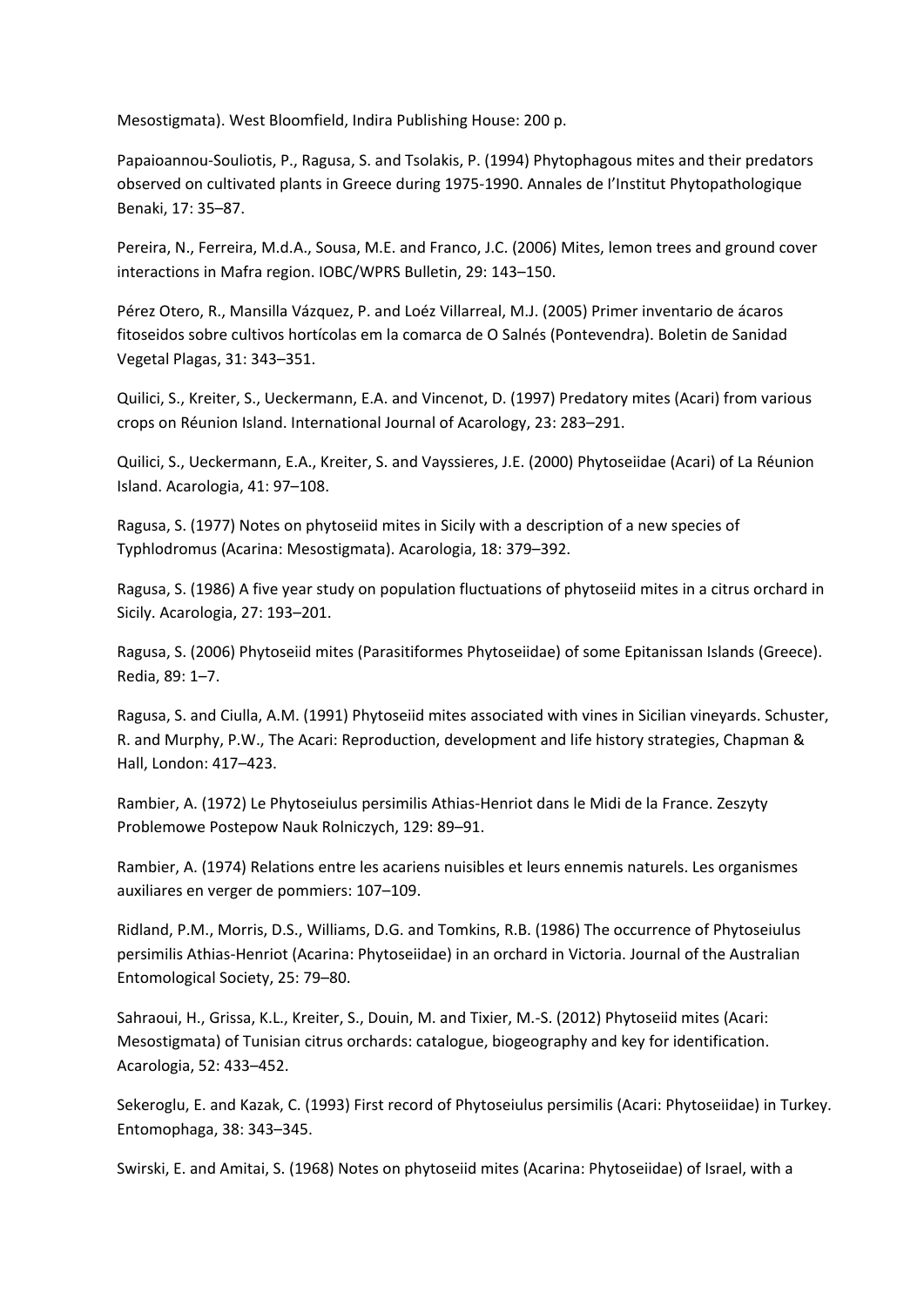description of one new species. Israel Journal of Entomology, 3: 95–108.

Swirski, E. and Amitai, S. (1984) Notes on phytoseiid mites (Mesostigmata: Phytoseiidae) from the Mediterranean littoral zone of Israel, with a description of a new species of Typhloctonus. Israel Journal of Entomology, 18: 71–82.

Swirski, E. and Amitai, S. (1997) Annotated list of phytoseiid mites (Mesostigmata: Phytoseiidae) in Israel. Israel Journal of Entomology, 31: 21–46.

Swirski, E. and Ragusa, S. (1976) Notes on predacious mites of Greece, with a description of five new species (Mesostigmata: Phytoseiidae). Phytoparasitica, 4: 101–122.

Takahashi, F. and Chant, D.A. (1993) Phylogenetic relationships in the genus Phytoseiulus Evans (Acari: Phytoseiidae). II. Taxonomic review. International Journal of Acarology, 19: 23–37.

Takahashi, F. and Chant, D.A. (1993) Phylogenetic relationships in the genus Phytoseiulus Evans (Acari: Phytoseiidae). III. Cladistic analysis. International Journal of Acarology, 19: 233–241.

Tixier, M.-S., Allam, L., Douin, M. and Kreiter, S. (2016) Phytoseiidae (Acari: Mesostigmata) of Morocco: new records, descritpions of five new species, re-descriptions of two species, and key for identification. Zootaxa, 4067: 501–551.

Tixier, M.S., Kreiter, S., Allam, L., Ouahbi, A. and Hmimina, M.H. (2003) Phytoseiid and tetranychid mites (Acari: Mesostigmata, Prostigmata) of some Moroccan crops. Acarologia, 43: 87–96.

Tixier, M.-S., Kreiter, S., Cheval, B., Guichou, S., Auger, P. and Bonafos, R. (2006) Immigration of phytoseiid mites from surrounding uncultivated areas into a newly planted vineyard. Experimental and Applied Acarology, 39: 227–242.

Tuovinen, T. (1993) Identification and occurrence of phytoseiid mites (Gamasina: Phytoseiidae) in Finnish apple plantations and their surroundings. Entomologica Fennica, 4: 95–114.

Vassiliou, V.A., Kitsis, P.C. and Papadoulis, G.T. (2012) New records of phytoseiid mites (Acari: Phytoseiidae) from Cyprus. International Journal of Acarology, 38: 191–196.

Whitney, J. and James, D.G. (1996) The phytoseiid fauna of grapevines in Australia. International Journal of Acarology, 22: 279–284.